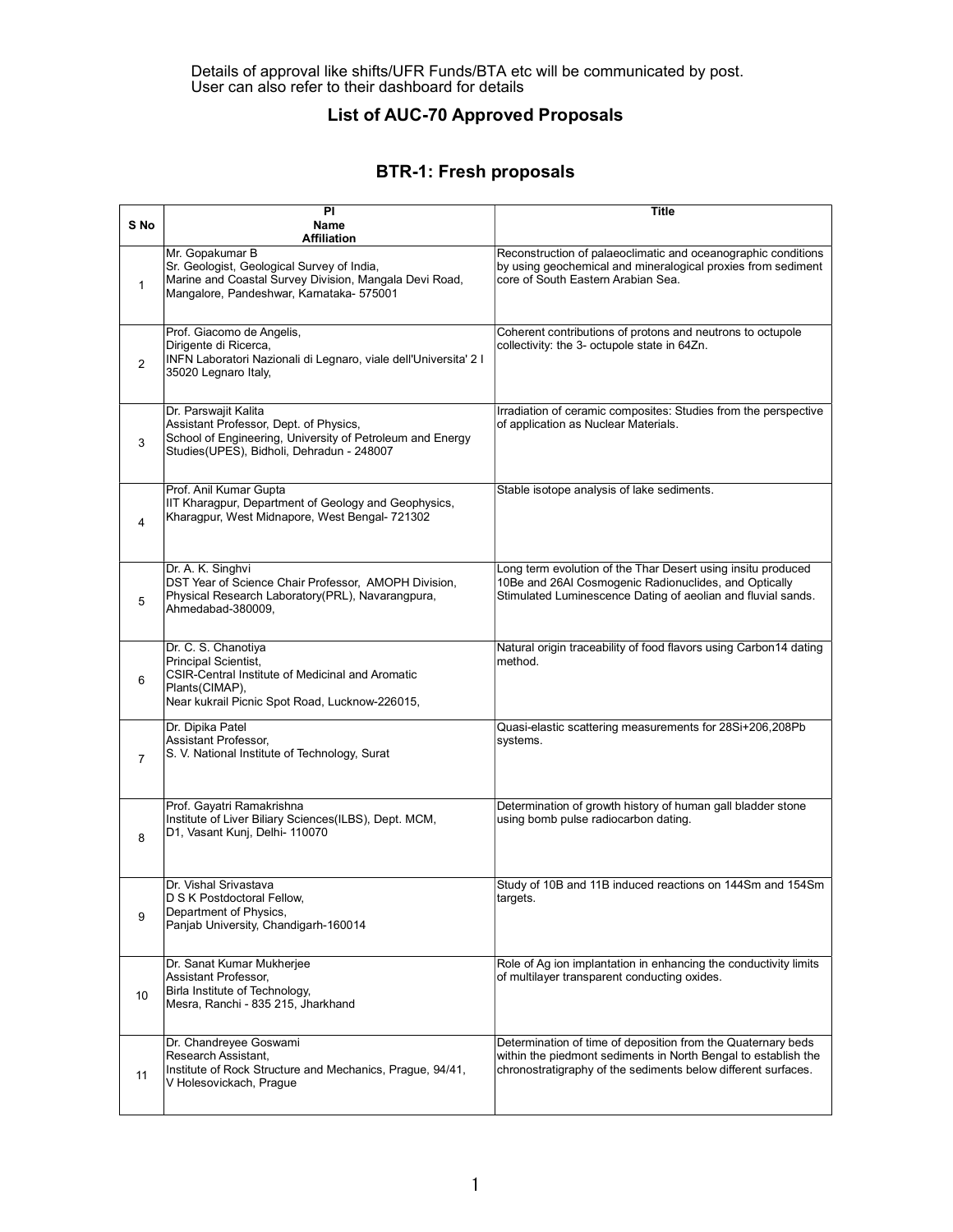|      | <b>PI</b>                                                                                                                                                                                                   | <b>Title</b>                                                                                                                                                    |
|------|-------------------------------------------------------------------------------------------------------------------------------------------------------------------------------------------------------------|-----------------------------------------------------------------------------------------------------------------------------------------------------------------|
| S No | Name                                                                                                                                                                                                        |                                                                                                                                                                 |
|      | <b>Affiliation</b>                                                                                                                                                                                          |                                                                                                                                                                 |
| 12   | Prof. Anil Kumar Gupta<br>IIT Kharagpur, Department of Geology and Geophysics, East<br>Medinipur, West Bengal-721302                                                                                        | Variability of ISM in India during Holocene: Taking lake<br>sediments as proxy.                                                                                 |
| 13   | Dr. Resmi M R<br>Asst. Professor, Banasthali Vidyapith, 20/16 A,<br>Girnar, Panchsheel Marg, Gandhi Path, Queens Road, Jaipur-<br>302021                                                                    | CRNs (14C), X-Ray Fluorescence (XRF).                                                                                                                           |
| 14   | Dr. Omar Jaan Paul<br>Research Scholar.<br>Department of Geoinformatics, University of Kashmir,<br>Hazratbal Srinagar, Jammu and Kashmir                                                                    | Reconstruction of glacial history of Suru basin, North-western<br>Himalaya using Cosmogenic nuclide dating.                                                     |
| 15   | Dr. Soumya Prakash Dhal<br>Principal Project Associate,<br>COE for Glacial Studies in Western Himalaya, Dept. of<br>Geoinformatics, University of Kashmir, Hazratbal, Srinagar,<br>Jammu and Kashmir-190006 | Measurement of 10Be/9Be on surface sediment samples and<br>estimation of catchment average present denudation rates of<br>the river Jhelum and its tributaries. |
| 16   | Prof. Rudrajyoti Palit,<br>TIFR, Mumbai-400005                                                                                                                                                              | Investigation of cluster structure in 54Cr.                                                                                                                     |
| 17   | Dr. Sunil Dutt<br>Assistant Professor, RPS, Degree College, Balana,<br>Mahendergarh, Haryana- 123029                                                                                                        | Coulomb excitation measurement of some even-A Pd-isotopes.                                                                                                      |

## BTR-2: Thesis Proposals

| S No | PI<br>Name<br><b>Affiliation</b>                                                                                                                                                                                                     | <b>Title</b>                                                                                                                                                                    |
|------|--------------------------------------------------------------------------------------------------------------------------------------------------------------------------------------------------------------------------------------|---------------------------------------------------------------------------------------------------------------------------------------------------------------------------------|
| 18   | Ms Veena G Viswam<br>Research Scholar, C/o. Dr. N. R. Nisha, Assistant Professor,<br>Department of Marine Geology and Geophysics, Cochin<br>University of Science and Technology, Lakeside Campus Fine<br>Arts Avenue Cochin- 682016 | Physical and biogeochemical processes of the Bay of Bengal<br>and its effects on the monsoonal system- a sedimentological,<br>geochemical and faunal approach.                  |
| 19   | Ms. Deepa Singh<br>C/o. Prof. P. K. Mehta.<br>Department of Physics,<br>The M.S. University of Baroda                                                                                                                                | Studies on Irradiated biodegradable polymers incorporated with<br>metal-based salts and nanoparticles for potential antibacterial<br>and electrolytes properties.               |
| 20   | Mr. Vikas Mundlia<br>C/o. Dr. Hardev Singh, Assistant Professor,<br>Department of Physics, Kurukshetra University,                                                                                                                   | Fusion-fission studies in medium mass region through the mass<br>and angular distribution of fission fragments.                                                                 |
| 21   | Mr. Mohd. Shariq Asnain<br>C/o. Prof. Bhanu Prakash Singh,<br>Department of Physics, Aligarh Muslim University, Aligarh,<br>Pin code-202002.<br>Uttar Pradesh                                                                        | A study of fusion incompleteness in Heavy-ion interactions at<br>Low Energies.                                                                                                  |
| 22   | Mr. Harish Bisht<br>C/o. Prof. Bahadur Singh Kotlia, Professor and UGC<br>Research Scientist, Centre of Advanced Studies,<br>Department of Geology, Kumaun University Nainital,<br>Uttarakhand. Pin Code: 263001                     | Multi proxy studies for reconstruction of Holocene climate using<br>palaeolake and comparison with palaeoglaciation in high<br>mountainous environment of Uttarakhand Himalaya. |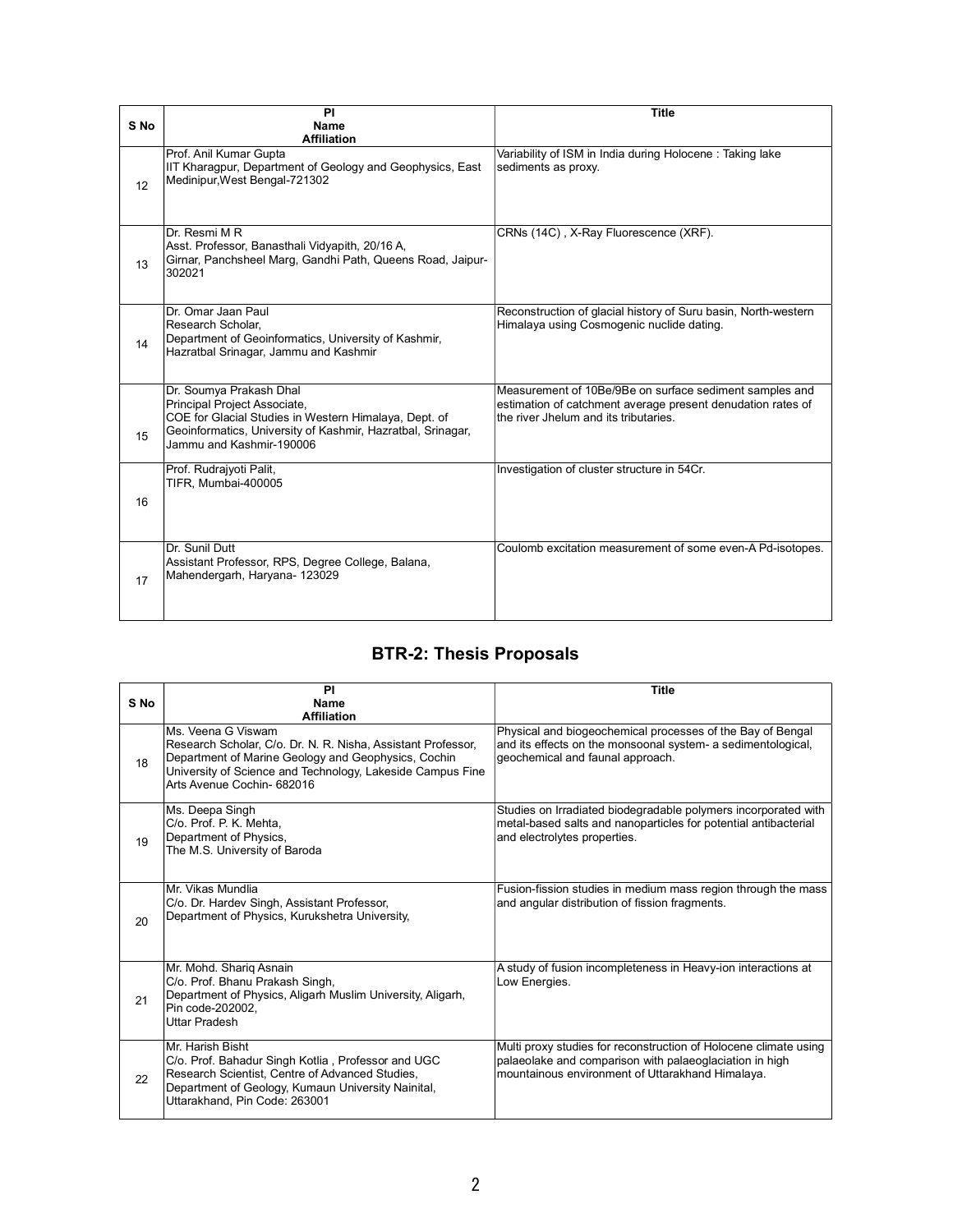| S No | $\overline{P}$<br>Name                                                                                                                                                                                                                                               | Title                                                                                                                                                                                 |
|------|----------------------------------------------------------------------------------------------------------------------------------------------------------------------------------------------------------------------------------------------------------------------|---------------------------------------------------------------------------------------------------------------------------------------------------------------------------------------|
|      | <b>Affiliation</b>                                                                                                                                                                                                                                                   |                                                                                                                                                                                       |
| 23   | Mr. Chandra Kumar<br>C/o. Dr. Subir Nath,<br>Scientist- G, Dept. of Nuclear Physics,<br>Inter-University Accelerator Centre(IUAC), Aruna Asaf Ali Marg,<br>New Delhi-110067                                                                                          | Investigation of Low energy reaction dynamics.                                                                                                                                        |
| 24   | Ms. Shikha kaushik<br>Reserach scholar,<br>C/o. Prof. D.K.Avasthi,<br>Dept.: Dean R&D, UPES Dehradun                                                                                                                                                                 | Metal rich metal oxides for RRAM applications.                                                                                                                                        |
| 25   | Ms. Neha Dhanda<br>C/o. Prof. Ashok Kumar,<br>Dept. of Physics, Panjab University, Chandigarh-160014                                                                                                                                                                 | Probing of fusion -fission dynamics in the 201Bi.                                                                                                                                     |
| 26   | Ms. Kavya Aravind<br>C/o. Dr. N. R. Nisha, Assistant Professor,<br>Department of Marine Geology and Geophysics, School of<br>Marine Sciences, Lakeside Campus, Cochin University of<br>Science and Technology, Cochin-682016                                         | High resolution paleomonsoon records of the ninetyeast ridge -<br>A multi proxy approach.                                                                                             |
| 27   | Mr. Bilal Ahmad Sunu<br>C/o. Dr. Meenal Mishra,<br>Associate Professor,<br>School Of Sciences, IGNOU,<br>New Delhi                                                                                                                                                   | 10-Be dating of Pleistocene sediments.                                                                                                                                                |
| 28   | Ms. Mitthu Dhali<br>C/o. Prof. Javed N. Malik,<br>Dept. Of Earth Sciences,<br>IIT Kanpur, Uttar Pradesh                                                                                                                                                              | Morphotectonic evaluation and Paleoseismic studies of the<br>Himalayan frontal belt bounded by the Main Boundary Thrust<br>(MBT) and Himalayan Frontal Thrust (HFT), Kumaun Himalaya. |
| 29   | Mr. Waseem UI Haq<br>Research Scholar,<br>C/o. Prof. Santanu Ghosh,<br>Dept. Of Physics, IIT Delhi                                                                                                                                                                   | Synthesis and characterization of Nano-structured material for<br>energy applications.                                                                                                |
| 30   | Ms. Prerna Singh Rawat<br>C/o. Dr. Suresh Kumar,<br>Associate Professor,<br>Department of Physics & Astrophysics, North Campus,<br>University of Delhi, New Delhi-110007                                                                                             | Investigation of octupole collectivity & octupole $\Delta I = 3$ Isomers in<br>Mass A=200 region.                                                                                     |
| 31   | Ms. Yamuna Sali A S<br>C/o. Dr. Anish Kumar Warrier. Associate Professor of Geology Sediments in Southern India.<br>and Coordinator, Centre for Climate Studies, Department of<br>Civil Engineering / Department of Sciences, Manipal Academy<br>of Higher Education | Geochronology and paleoclimatic inferences from lake                                                                                                                                  |
| 32   | Ms. Amrutha K<br>C/o. Dr. Jitendra Kumar Pattanaik, Associate Professor,<br>Dept. of Geology, Central University of Punjab                                                                                                                                           | Impact of Quaternary climate change on long term denudation<br>rate in different basins of Himalayan Rivers.                                                                          |
| 33   | Mr. Gokul Das H<br>C/o. Prof. M. M. Musthafa, Department of Physics,<br>University Of Calicut                                                                                                                                                                        | Measurement of (n,p) cross section for reactions of interest in<br>fission and fusion reactors using surrogate method.                                                                |
| 34   | Mr. Janmejay Mahto<br>C/o. Dr. Ranjeet Kumar Karn,<br>Assistant Professor,<br>University Department of Physics, Kolhan University,<br>Chaibasa, West Singhbhum, Jharkhand - 833202                                                                                   | Beam-foil spectroscopy of various charge states of Fe & Ni<br>relevant to Astrophysics.                                                                                               |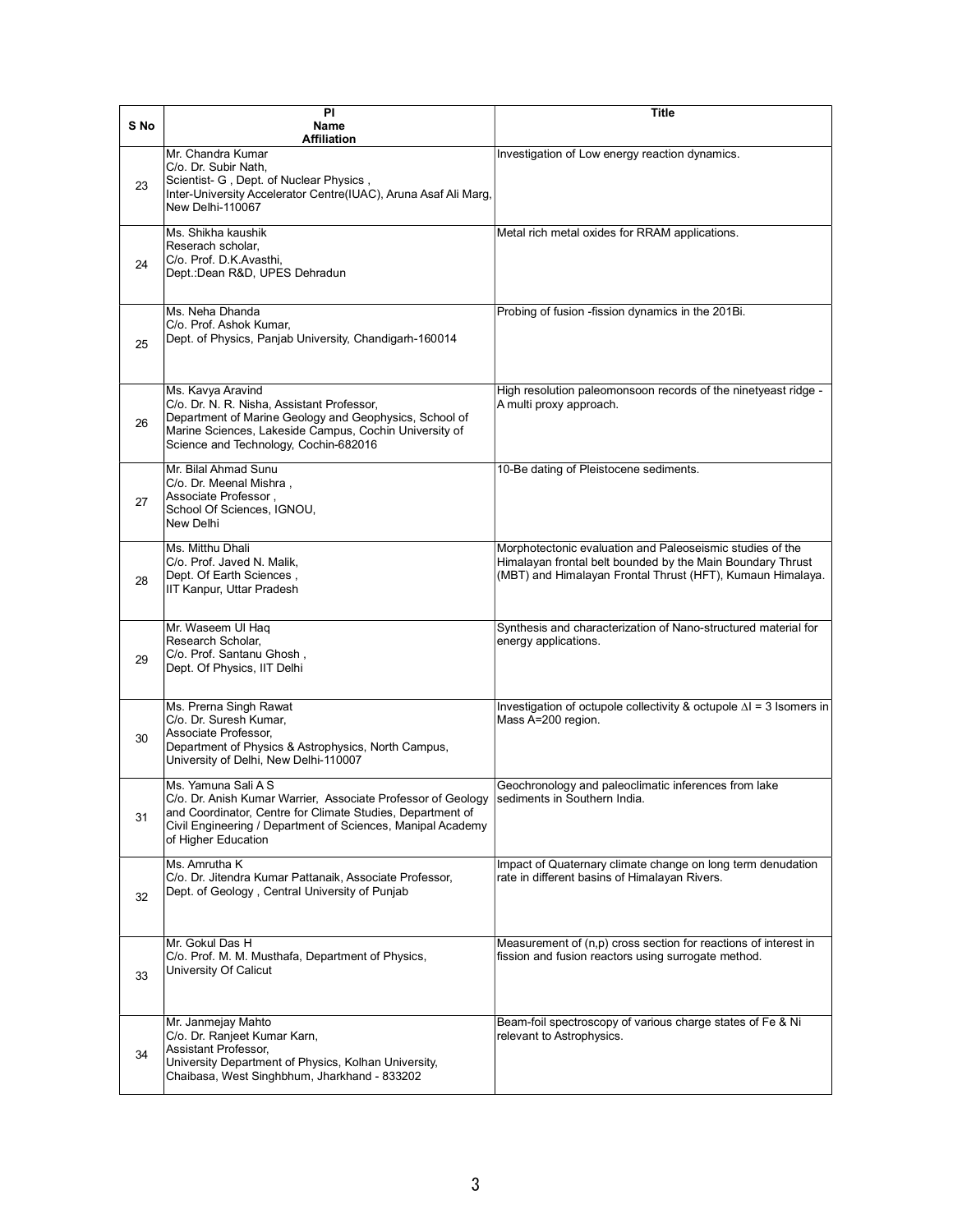| S No | $\overline{PI}$<br>Name<br><b>Affiliation</b>                                                                                                                                                 | <b>Title</b>                                                                                                                                        |
|------|-----------------------------------------------------------------------------------------------------------------------------------------------------------------------------------------------|-----------------------------------------------------------------------------------------------------------------------------------------------------|
| 35   | Mr. Ammoose K Jayan<br>C/o. Dr. Sijin Kumar A V,<br>Assistant Professor,<br>Department of Geology,<br>Central University of Kerala, Periye, Kasaragod- 671320                                 | Indian summer monsoon variability and paleoceanographic<br>changes in the holocene sediments from the Bay of Bengal.                                |
| 36   | Ms. Sreevidya E<br>C/o. Dr. Sijin Kumar A V, Assistant Professor,<br>Department of Geology, Sabarmati Building,<br>Central University of Kerala, Tejaswini Hills, Periye,<br>Kasaragod-671316 | Indian Ocean paleoceanography during the late Quaternary<br>period inferred from the pteropod records.                                              |
| 37   | Ms. Elora Chakraborty<br>C/o. Prof. Milap Chand Sharma,<br>Dept. Of Centre for the Study of Regional<br>Development, JNU, New Delhi 110067                                                    | Glacial facies, surface velocity and event chronology in<br>Chandrabhaga Basin with a special reference to Menthosa<br>glacier, Northwest Himalaya. |
| 38   | Mr. Aditya Kumar<br>C/o. Dr. C.P.Safvan, Scientist-G,<br>Dept. of Atomic and Molecular Physics,<br>Inter University Accelerator Centre, New Delhi-110067                                      | Interaction of ion/neutral with atoms and molecules.                                                                                                |
| 39   | Mr. Aravind G H<br>C/o. Dr. Sandeep K,<br>Assistant Professor,<br>Department of Geology,<br>Central University of Kerala                                                                      | Deciphering the past climate and monsoon variability from lake<br>sediment records of Southern India.                                               |
| 40   | Mr. Sanjay Kumar Kedia<br>Scientist D,<br>C/o. Prof. Sujeet Chaudhary,<br>Dept. Of Physics, IIT Delhi                                                                                         | Effect of swift ion irradiation on exchange bias in FM/AF<br>bilayers.                                                                              |
| 41   | Mr. Peramjeet Singh<br>Research Scholar.<br>C/o. Prof. Narendra Kumar Pandey, Department of Physics,<br>University of Lucknow                                                                 | Synthesis and characterization of transition metal oxides and<br>their application as Humidity and Gas Sensors.                                     |
| 42   | Mr. Amrit Kumar Gupta<br>C/o. Prof. H. P. Sharma,<br>Department of Physics,<br>Banaras Hindu University Varanasi, Uttar Pradesh, Pin:<br>221005                                               | Study of Yrast and Non-Yrast Band -structure of nuclei near<br>mass region A~140.                                                                   |
| 43   | Ms. Phurba Sherpa<br>C/o. Dr. Shashi Verma.<br>Associate Professor,<br>Room No. 182, Multistorey Building, Department of Physics<br>and Astrophysics, University of Delhi, New Delhi-110007   | Study of Fusion-Fission Dynamics in the mass region ~200<br>through Evaporation Residue (ER) and ER gated spin<br>distribution measurement.         |

## BTR-3: UFR Proposals

| S No | PI<br>Name<br><b>Affiliation</b>                                                                                               | Title                                                                                                                       |
|------|--------------------------------------------------------------------------------------------------------------------------------|-----------------------------------------------------------------------------------------------------------------------------|
| 44   | IDr. P. Kathirvel<br>Assistant Professor,<br>Department of Physics,<br>PSG College of Technology, Peelamedu, Coimbatore-641004 | Exploiting ion irradiation effect on Gallium Oxide thin films for<br>Photodetector Applications.                            |
| 45   | Dr. Ashvini D. Joshi<br>Assistant Professor,<br>Department of Nanoscience and Advanced Materials,<br>Saurashtra University     | Field effect studies on monovalent doped manganites for device<br>applications: Electronic excitations through Irradiation. |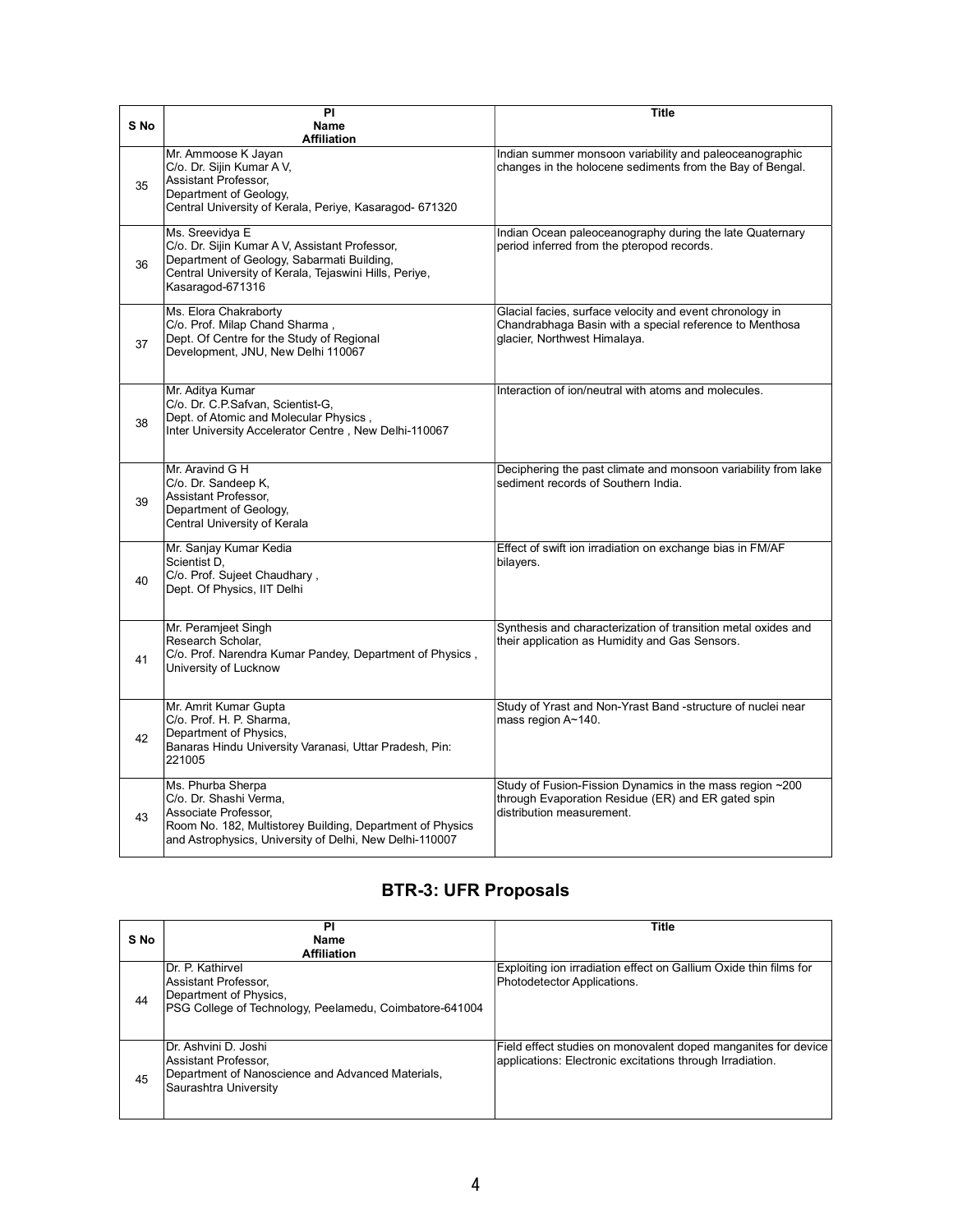|      | PI                                                                                                                                                                                              | Title                                                                                                                                     |
|------|-------------------------------------------------------------------------------------------------------------------------------------------------------------------------------------------------|-------------------------------------------------------------------------------------------------------------------------------------------|
| S No | Name<br><b>Affiliation</b>                                                                                                                                                                      |                                                                                                                                           |
| 46   | Dr. Rajajeyaganthan Ramanathan Assistant Professor,<br>Kalasalingam Academy of Research and Education, Anand<br>Nagar, Krishnankoil, Virudhunagar Dt                                            | Swift heavy ion induced Gallate- based NIR phosphors to<br>improve photoluminescence properties.                                          |
| 47   | Dr. Khalid Sultan<br>Assistant Professor (H.O.D),<br>Department of Physics,<br>Central University of kashmir                                                                                    | Investigation of irradiation induced modifications in thin films of<br>RFe1-x MnxO3 system (R= rare earth).                               |
| 48   | Dr. Utpal Ghosh<br>Associate Professor,<br>Deptt. Biochem. & Biophy.,<br>University of Kalyani, Chandannagar                                                                                    | Study of metastatic potential of p53 mutant human lung cancer<br>cells H1299 irradiated with carbon ion.                                  |
| 49   | Dr. Pravanjan Mallick Assistant Professor of Physics,<br>Department of Physics, Maharaja Sriram Chandra Bhanja Deo<br>University, Takatpur, Baripada-757003, Odisha                             | Swift heavy ion irradiation induced emergence of properties of<br>ZnO nanoparticles embedded in PVA matrix for flexible devices.          |
| 50   | Dr. N. R. Nisha<br>Assistant Professor,<br>Cochin University of Science and Technology,<br>Dept. of Marine Geology and Geophysics,<br>Cochin University of Science and Technology               | Oxygen minimum zone variability in the Eastern Arabian Sea<br>during the late glacial - holocene period: Multiproxy approach.             |
| 51   | Dr. Arul Varman Kesavan<br>Assistant Professor,<br>102 Reddiyur (Village), SRM Institute of Science and<br>Technology(SRMIST), Kattankulathur                                                   | Perovskite-ion interaction: For optoelectronic device<br>applications.                                                                    |
| 52   | Dr. Pramod Kumar<br>Assistant Professor,<br>Department of Physics,<br>St. John's College, M.G. Road, Agra-282002                                                                                | Tailoring of the SrTiO3 and KTaO3 substrate based oxide<br>hetero-structures by using low energy ion irradiation and lon<br>Implantation. |
| 53   | Prof. Balaprasad Ankamwar<br>Dept. of Chemistry,<br>Savitribai Phule Pune University, Ganeshkhind, Pune-411007<br>Maharashtra                                                                   | Ion beam irradiation induced Gold and Silver nanomaterials as<br>sers substrate for chemical and biological sensing.                      |
| 54   | Dr. Pawan Kumar<br>Assistant Professor,<br>Department of Geography, Faculty of Physical Sciences,,<br>Chaudhary Bansi Lal University, Bhiwani, Haryana -127021                                  | Holocene glacial dynamics in the Upper Bhagirathi Basin of NW<br>Garhwal Himalaya.                                                        |
| 55   | Dr. Khadke Udaykumar<br>Associate Professor,<br>Vijayanagara Sri Krishnadevaraya University, Ballari Karnataka<br>State, Jnana Sagara Campus,<br>Vinayaka Nagar, Cantonment, Ballari, Karnataka | Ion beam induced ionic conductivity of PVDF based separators<br>for the energy storage device.                                            |
| 56   | Prof. Shakil Ahmad Romshoo<br>Dean Research.<br>Department of Earth Sciences, University of Kashmir, Srinagar,<br>Kashmir-190006                                                                | Estimation of last glacial maximum in Kolahoi Valley using<br>Cosmogenic Radioneulide Dating.                                             |
| 57   | Dr. Nisha Verma<br>Assistant Professor,<br>Material Research Center, Malaviya National Institute of<br>Technology(MNIT)                                                                         | Phase stability of immiscible systems under irradiation- a case<br>study for Cu-Ta alloy.                                                 |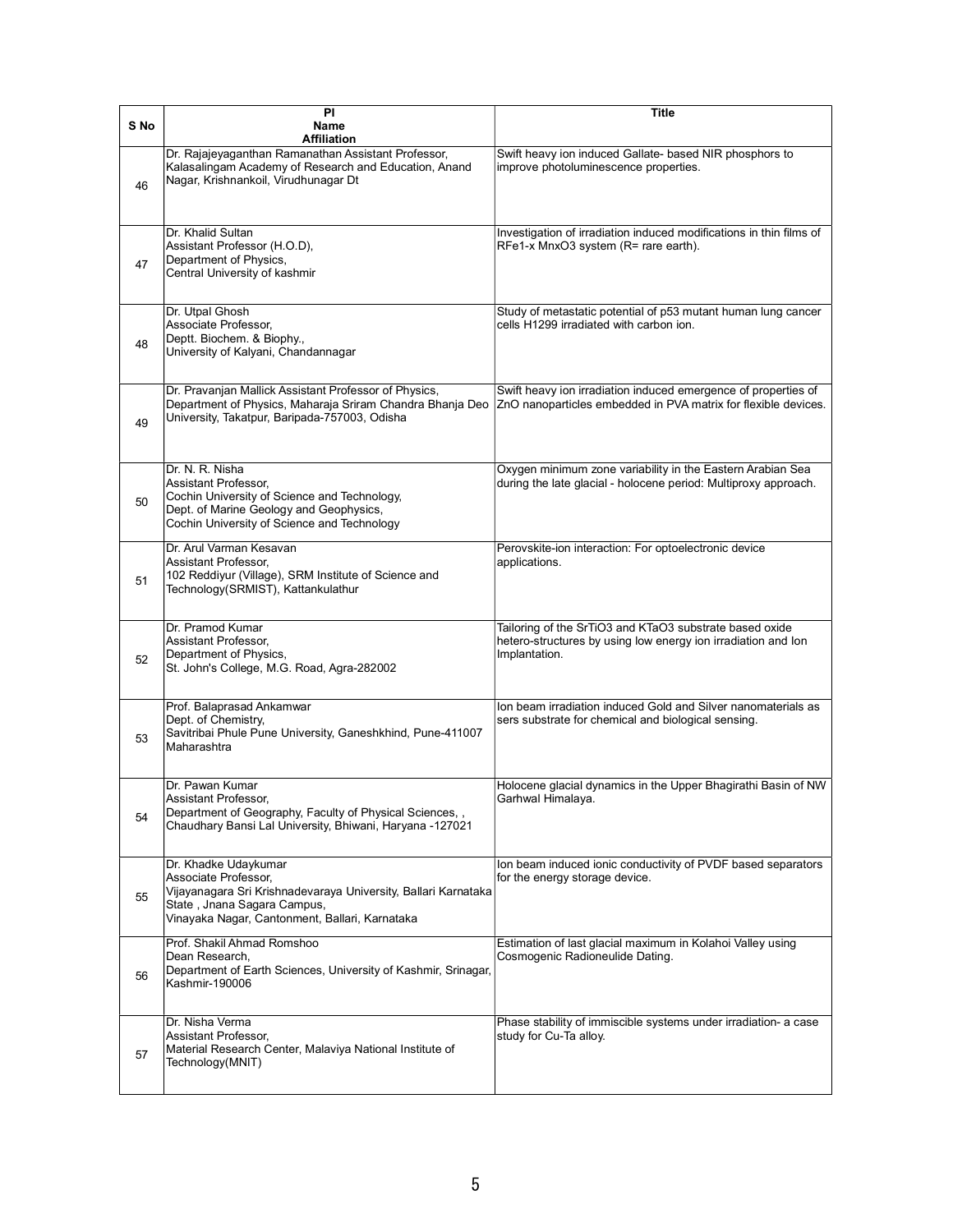| PI                      | <b>Title</b>                                                                                                                                                                                                                                                                                                                                                               |
|-------------------------|----------------------------------------------------------------------------------------------------------------------------------------------------------------------------------------------------------------------------------------------------------------------------------------------------------------------------------------------------------------------------|
| Name                    |                                                                                                                                                                                                                                                                                                                                                                            |
|                         | Ion-beam induced luminescence and optical response                                                                                                                                                                                                                                                                                                                         |
|                         | measurement for rare earth doped Gd2O3 phosphor.                                                                                                                                                                                                                                                                                                                           |
|                         |                                                                                                                                                                                                                                                                                                                                                                            |
|                         |                                                                                                                                                                                                                                                                                                                                                                            |
| Near Bhilai House, Durg |                                                                                                                                                                                                                                                                                                                                                                            |
|                         |                                                                                                                                                                                                                                                                                                                                                                            |
|                         | Phosphate based thermoluminescent phosphors for dosimetry                                                                                                                                                                                                                                                                                                                  |
|                         | applications.                                                                                                                                                                                                                                                                                                                                                              |
|                         |                                                                                                                                                                                                                                                                                                                                                                            |
|                         |                                                                                                                                                                                                                                                                                                                                                                            |
|                         |                                                                                                                                                                                                                                                                                                                                                                            |
| Dr. Sandeep Kumar       | Study of resistive switching mechanism in ion irradiated ZnO                                                                                                                                                                                                                                                                                                               |
| Assistant Professor,    | nanorods.                                                                                                                                                                                                                                                                                                                                                                  |
|                         |                                                                                                                                                                                                                                                                                                                                                                            |
|                         |                                                                                                                                                                                                                                                                                                                                                                            |
|                         |                                                                                                                                                                                                                                                                                                                                                                            |
|                         | <b>Affiliation</b><br>Dr. Raunak Kumar Tamrakar<br>Assistant Professor,<br>Department of Applied Physics,<br>Bhilai Institute of Technology,<br>Dr. S. Dinakaran<br>Assitant Professor, Department of Physics,<br>St. Joseph's College (Autonomous), College Road,<br>Tiruchirappalli,<br>Tamil Nadu<br>Central University of Rajasthan, Bandarsindri, Ajmer,<br>Rajasthan |

# BTR-4: Ongoing Proposals

| S No | ÞI<br>Name<br><b>Affiliation</b>                                                                                                          | Title                                                           |
|------|-------------------------------------------------------------------------------------------------------------------------------------------|-----------------------------------------------------------------|
| 61   | Dr. Rakesh Kumar Pandey,<br>Scientist E, Solid State Physics Lab., DRDO Delhi, New Delhi- Ni, Co and Fe ions in epitaxial GaSb.<br>110011 | To investigate the doping and magnetic properties of S, Si, Be, |

### BTR-5: LOW ENERGY ION BEAM FACILITY

| S No | PI<br>Name<br><b>Affiliation</b>                                                                                                          | <b>Title</b>                                                                                                                                |
|------|-------------------------------------------------------------------------------------------------------------------------------------------|---------------------------------------------------------------------------------------------------------------------------------------------|
| 62   | Dr. Indra Sulania<br>Scientist, IUAC,<br>New Delhi-110067                                                                                 | Nanopatterning on Si and Ge with 100keV Ar, Kr and Xe beams:<br>Fluence and Mass Dependent Study.                                           |
| 63   | Dr. Rahul Singhal<br>Asst. Prof. & Head,<br>Department of Physics, MNIT Jaipur, JLN Marg, Malviya<br>Nagar,<br>Jaipur- 302017 (Rajasthan) | Low energy ion irradiation studies in shape memory alloys.                                                                                  |
| 64   | Dr. K. J. Sankaran<br>Senior Scientist,<br>CSIR-Institute of Minerals and Materials Technology, IMMT<br>Colony, Bhubaneswar-751013        | Microstructural effect on the enhancement of electrical and<br>optical properties of Diamond Films by Transition Metal-Ion<br>Implantation. |
| 65   | Dr. Abhijit Majumdar<br>Assistant Professor,<br>Dept. of Physics, IIEST, Shibpur, Howrah-711103                                           | Fragmentation dynamics of halomethanes investigated by<br>highly charged ion.                                                               |